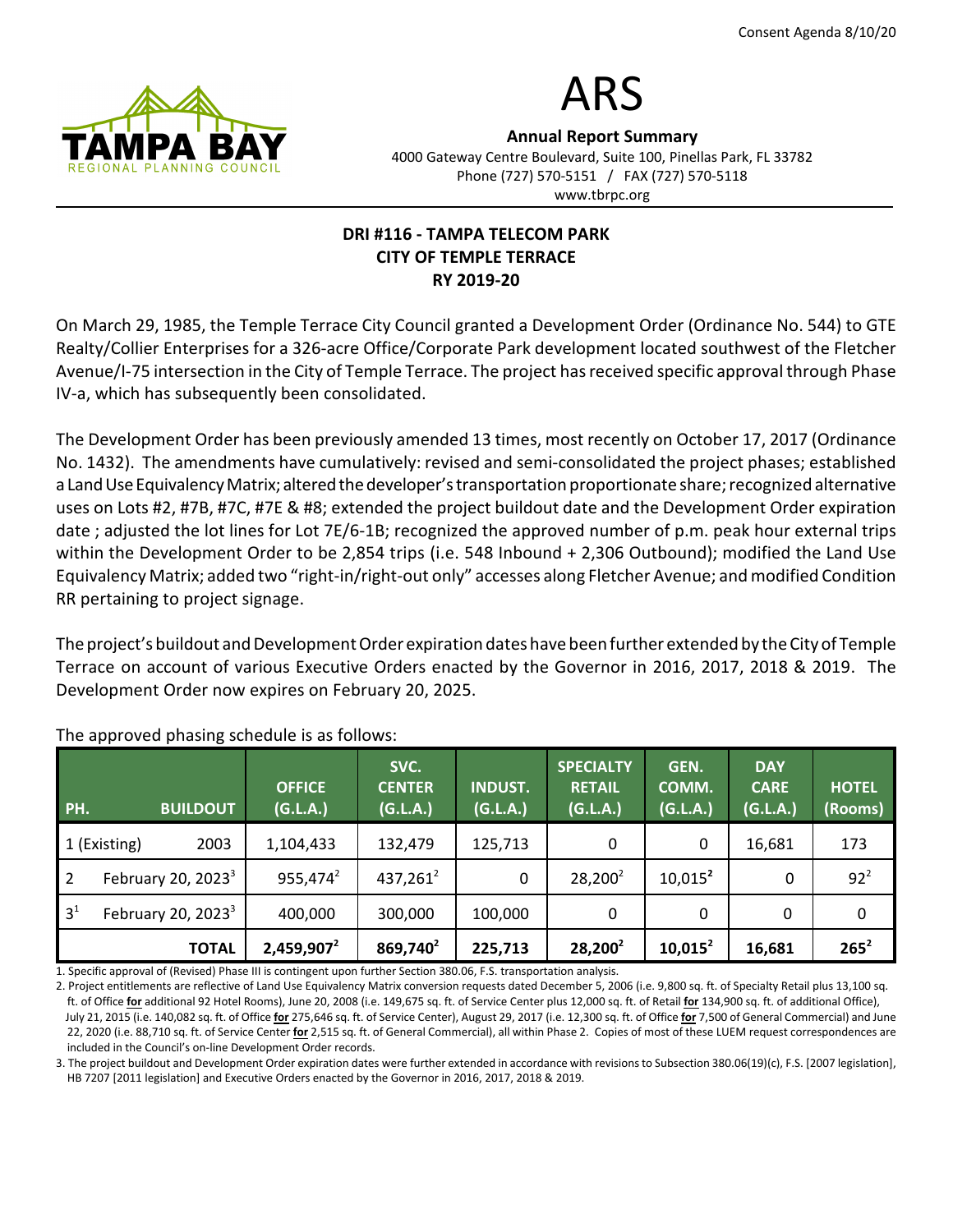# PROJECT STATUS

**Development this Reporting Year:** development was limited to construction of a 2,515 sq. ft. Starbucks facility (General Commercial) on Site F/eastern portion of Parcel 7A.

Cumulative Development: 1,588,799 sq. ft. of Office space, 325,500 sq. ft. of Service Center, 125,713 sq. ft. of Industrial space, 16,856 sq. ft. of Specialty Retail, 9,011 sq. of General Commercial (6,496 sq. ft. RaceTrac + 2,515 sq. ft. Starbucks), 16,681 sq. ft. of Day Care and 265 Hotel rooms.

**Projected Development:** the following development activites are anticipated in FY 2020-21:

- initiation of a 5,834 sq. ft. USF Credit Union branch bank on Site E of Parcel 7A;
- ! initiation of a 75,000 100,000 sq. ft. of Office to serve as USF Federal Credit Union corporate headquarters at "Map Location #55" which fronts Fletcher Avenue; and
- initiation of two retail centers (8,000 & 7,500 sq. ft. facilities) to be located on Sites C & D of Lot 7A.

## SUMMARY OF DEVELOPMENT ORDER CONDITIONS

- 1. Condition 4.J.4. required the Developer to report daily sewer and water consumption as well as five-year estimates within each Annual Report. Condition 4.J.11. additionally obligated the Developer to identify the actual run-off coefficient per Drainage Basin and the five-year projections of cumulative run-off coefficients per Drainage Basin within each Annual Report. The City subsequently issued a correspondence dated February 10, 2015 indicating that such information will no longer be required since "individual parcels have to go through the City's development review process and Tampa Telecom is mostly builtout with five parcels remaining that are either vacant or partially built out."
- 2. Section 3.P. (of Ordinance No. 544) established the Developer's obligation to conduct annual traffic count monitoring of project access points. Section 5 of Ordinance No. 1162 later established a revised number of approved PM Peak-Hour trips for the project (2,854). The Developer did not conduct traffic monitoring in 2020 due to the COVID-19 pandemic and it's corresponding impact on employment figures. As was reasonably assumed, any traffic monitoring results, if conducted, would certainly have been skewed. It is expected that the traffic monitoring program will resume in association with the RY 2020-21 Annual Report. Results from the last monitoring (conducted on May 6-8, 2019) did reveal that the project had generated 1,730 (223 IN/1,507 OUT) of the approved 2,854 (548 Inbound/2,306 Outbound) P.M. Peak hour trips [i.e. ~60.62%].
- 3. Condition 4.W. (of Ordinance No. 544) required the Developer to provide bus shelters, bus turnouts and information signs at its own expense, within or adjacent to the project. The City subsequently issued a correspondence dated February 22, 2016 acknowledging that no further mass transit obligations will be required of the Developer since HART had implemented the Metro Rapid North-South transit program on June 10, 2013, including the installation of six station shelters within the Tampa Telecom Park DRI.
- 4. The Developer has previously completed the North I-75 Corridor Environmental Study in accordance with Condition 4.AA.